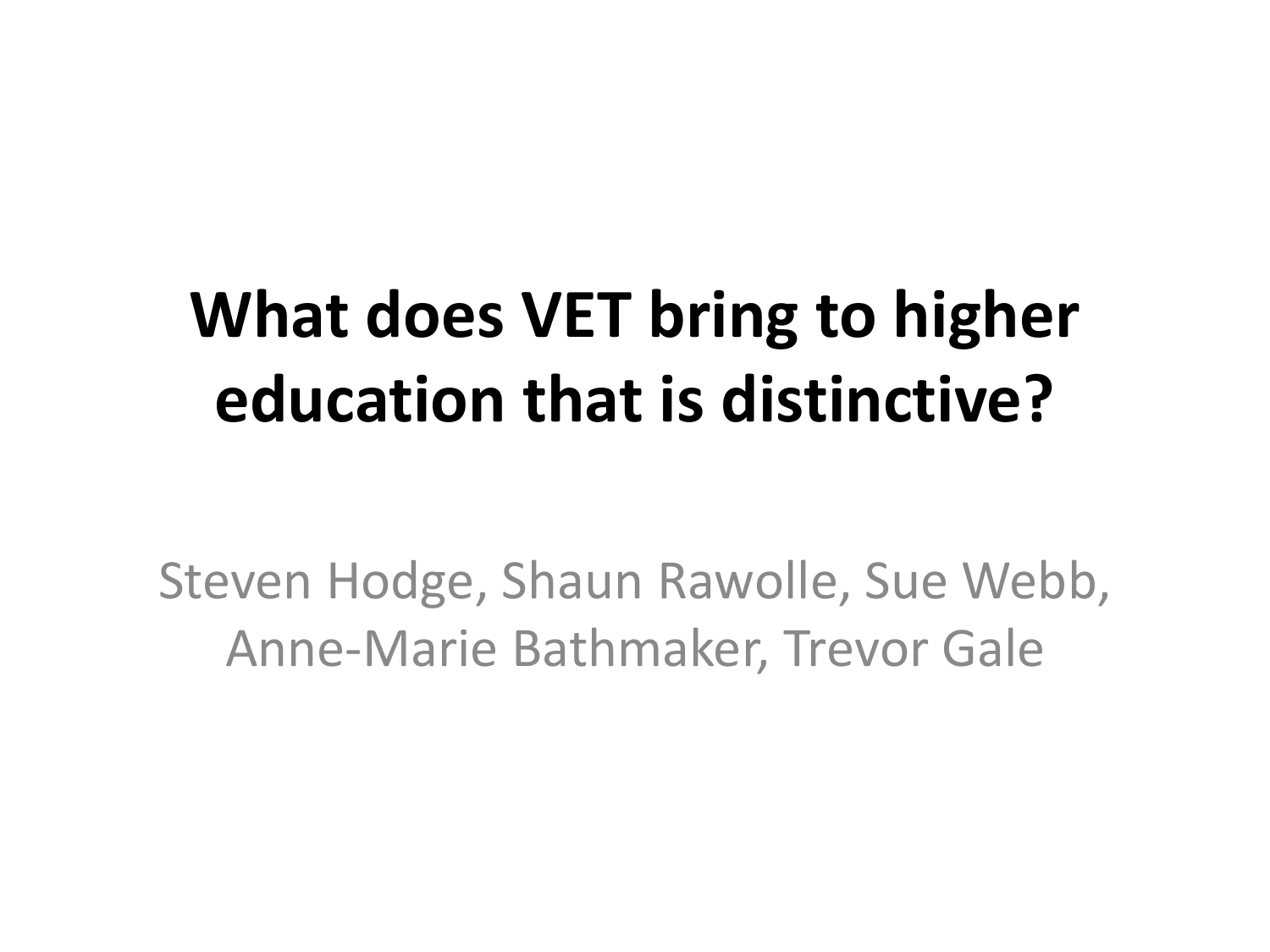## Background: The Project

- This project aims to examine what new tertiary qualifications are being offered by Australia's TAFE institutions and the UK's FE colleges and explore how these awards are contributing to social equity and to a knowledge-based workforce.
- The project seeks to identify and understand the effect on social equity of the expansion of vocational institutions as providers of undergraduate degrees, particularly in terms of broadening opportunities for new types of students and their vocational outcomes.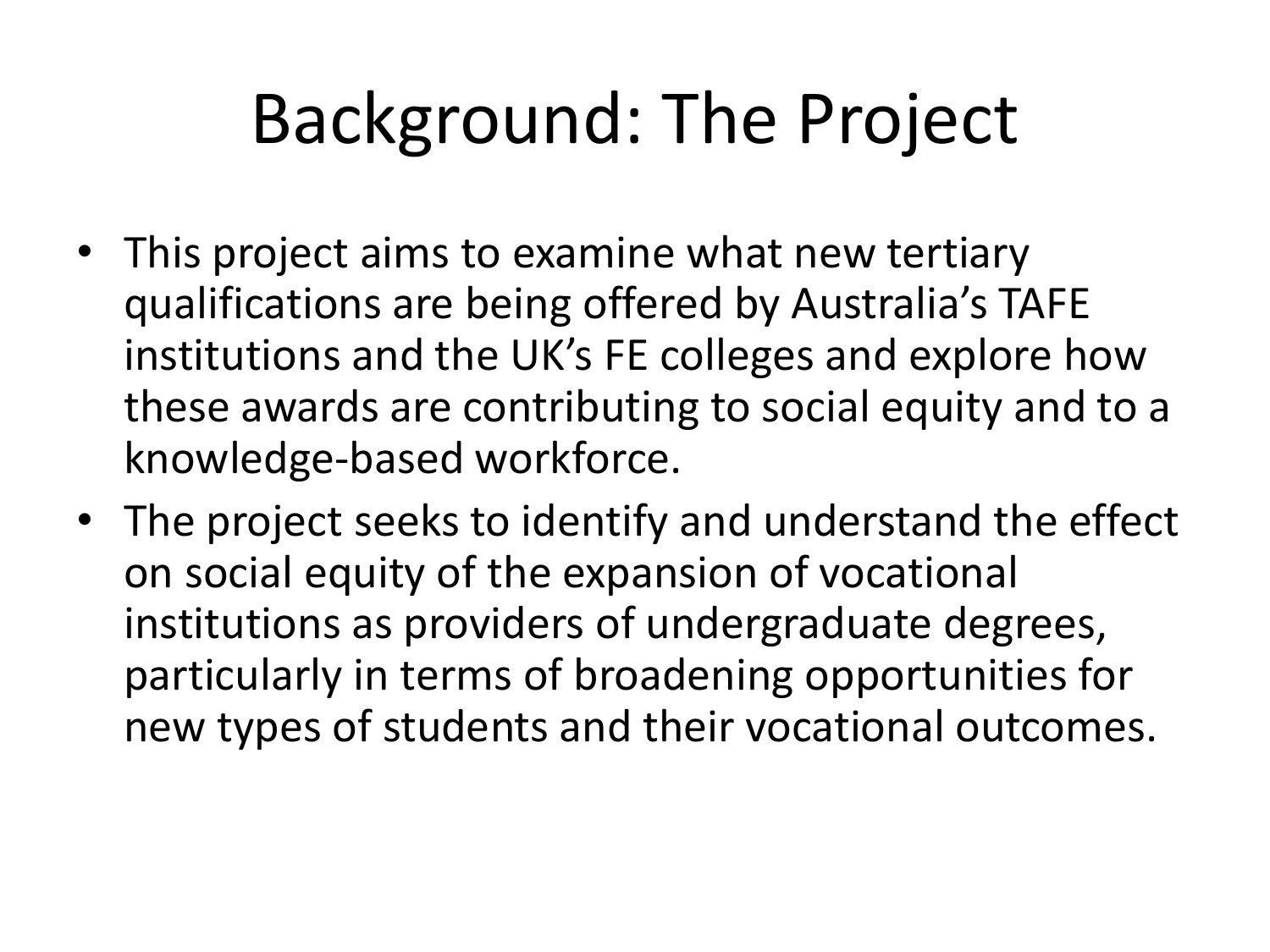## VET providers in Australian HE

- Today, there are 11 TAFE providers (includes individual institutes and state systems) offering over **100 higher education programs**
- Although representing only a small proportion of higher education enrolments, VET provider higher education is attractive to policy makers, employers, groups, families and students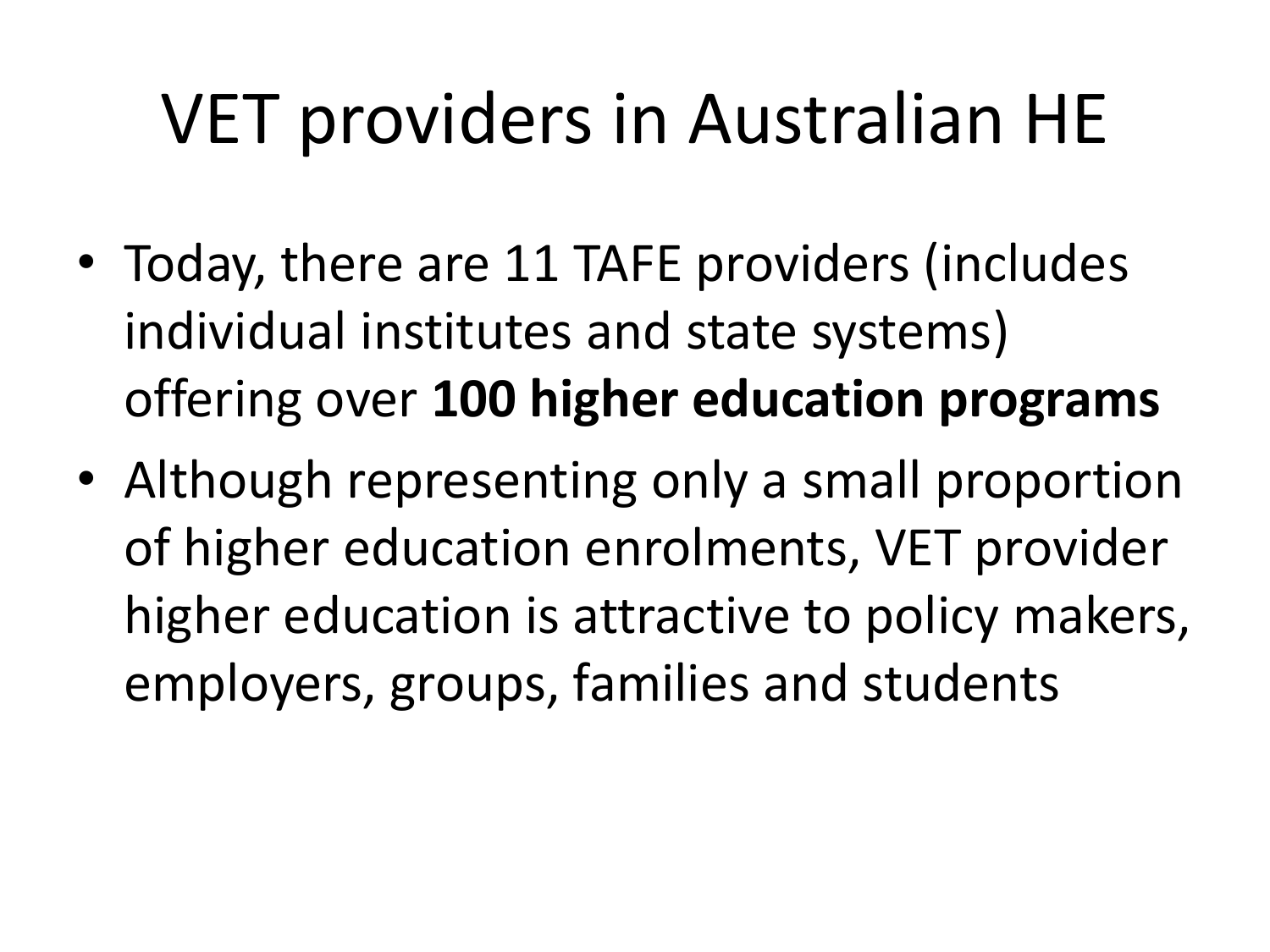## VET providers in Australian HE



Domestic students Equivalent Full-Time Student Load (EFTSL) by provider type and metro/regional, 2014 (Source: DET, 2015, p. 6)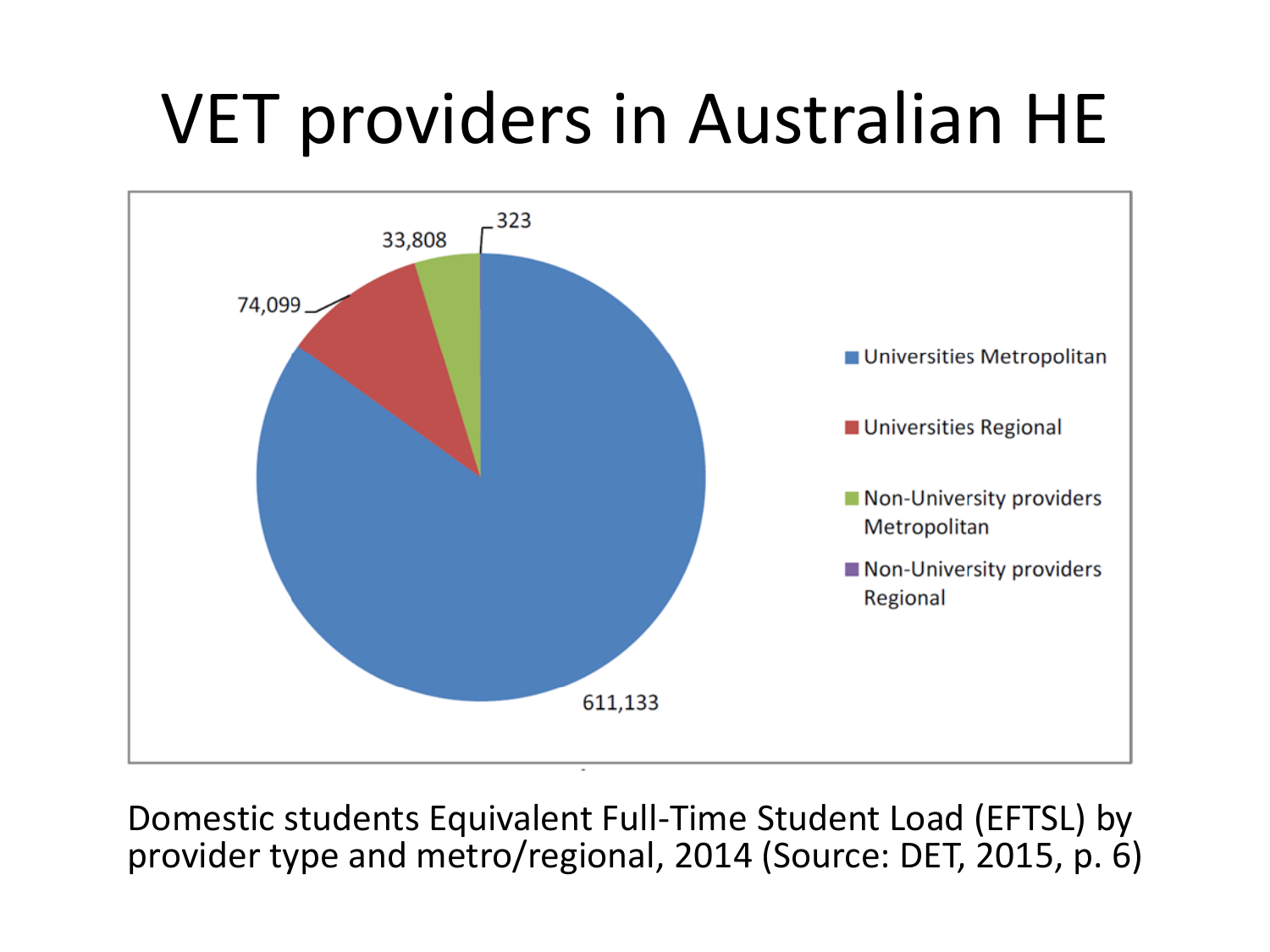### Literature

Brennan and Naidoo (2008):

- Is there equity & social justice in expanded HE? Brennan et al. (2008):
- Agenda for research in HE

Graf (2013) and Powell et al. (2012):

- Hybridisation/convergence of VET and HE in European states
- Wheelahan (2016); Bathmaker (2016); Avis & Orr (2016) on Australia and the UK:
- HE in VET class inequality or social justice?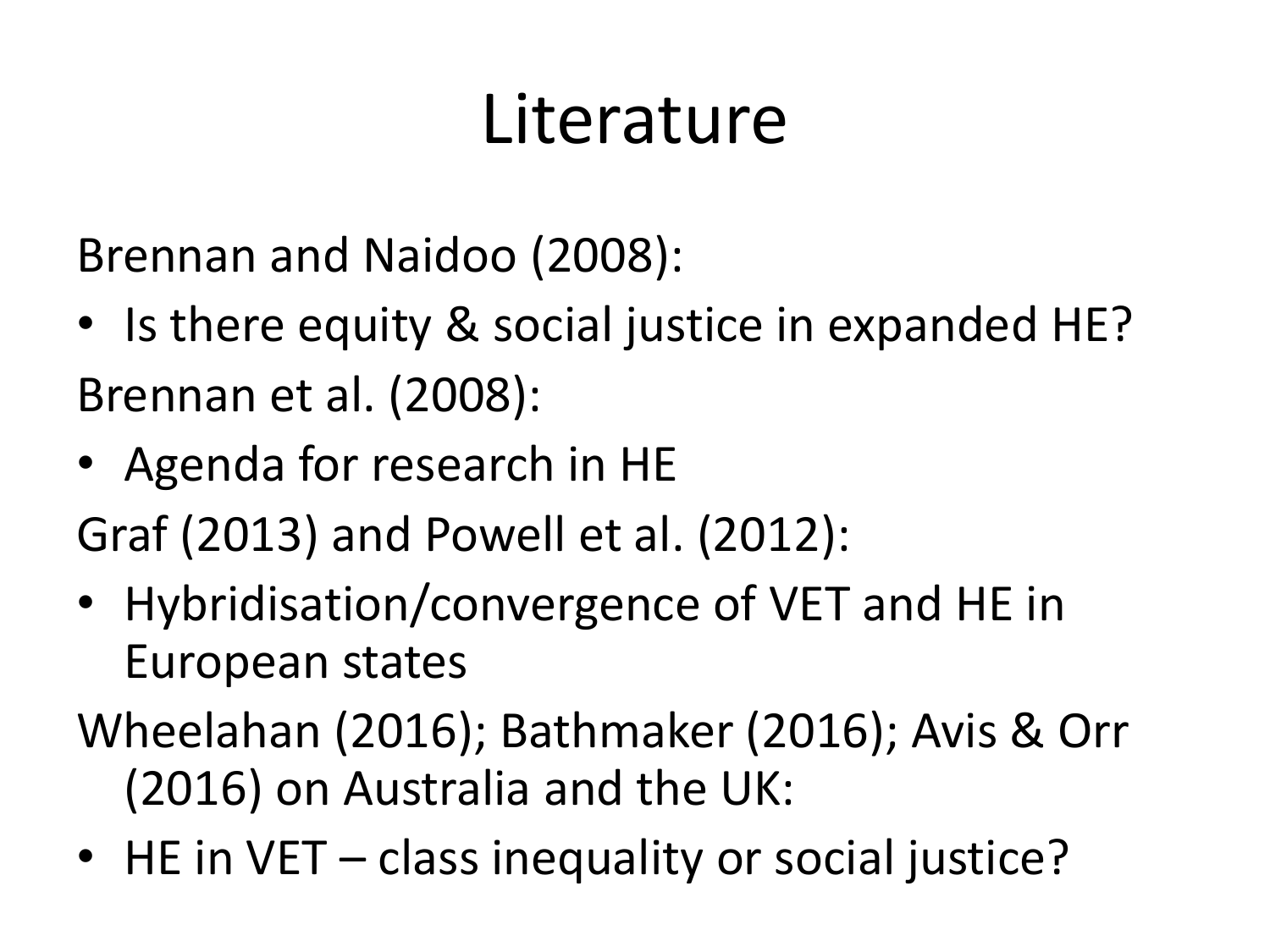### Theoretical framework

- Pierre Bourdieu: Theory of distinction
- Basil Bernstein: Message systems and knowledge codes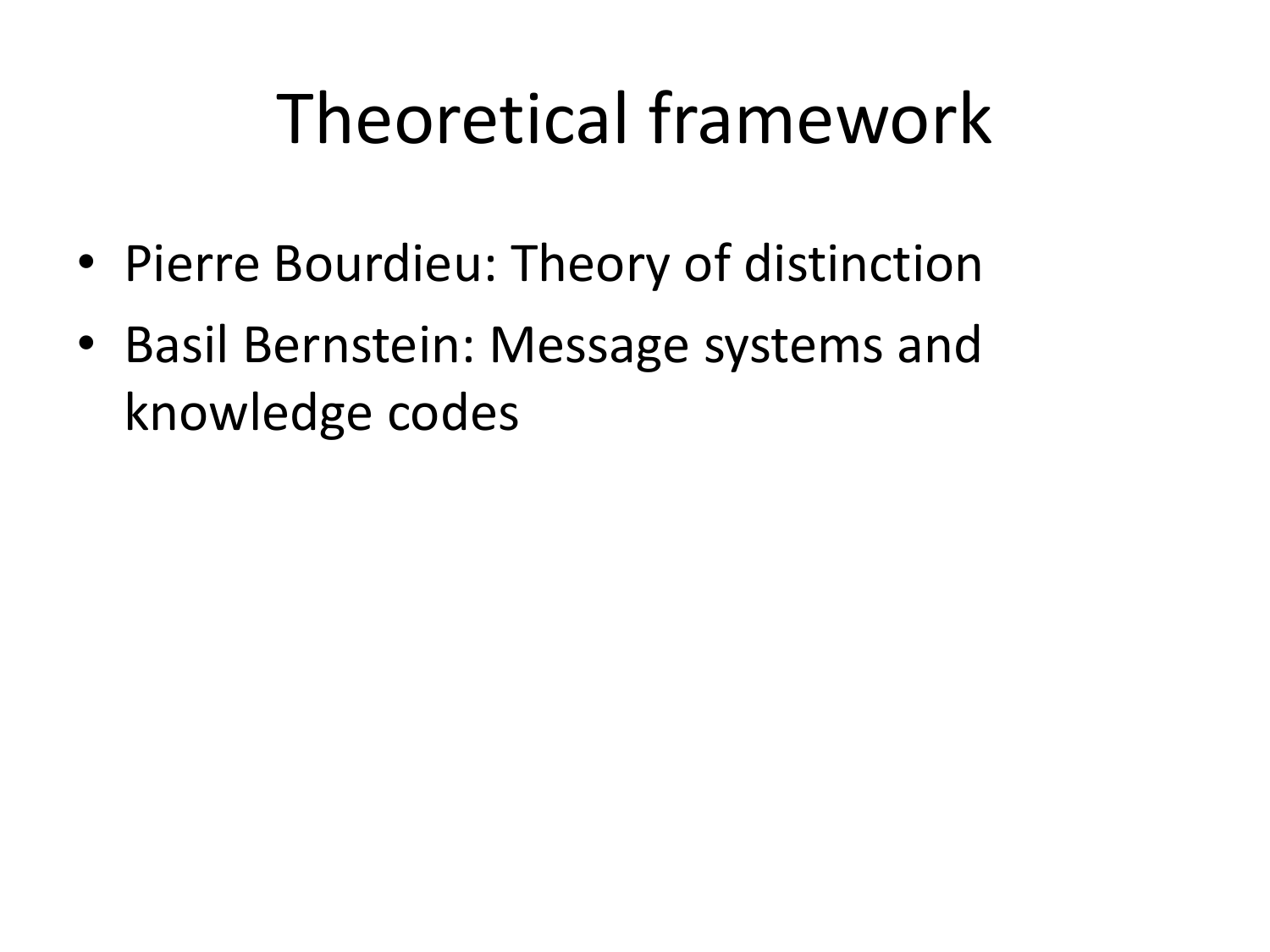# Theory of distinction

- Pierre Bourdieu analysed education (including higher education) in terms of **reproduction**
- He analysed the field of cultural production (arts) in terms of **distinction**
- We propose that contemporary conditions justify application of the theory of distinction to preferences for higher education due to **marketisation** of education and a more fluid social structure than Bourdieu envisaged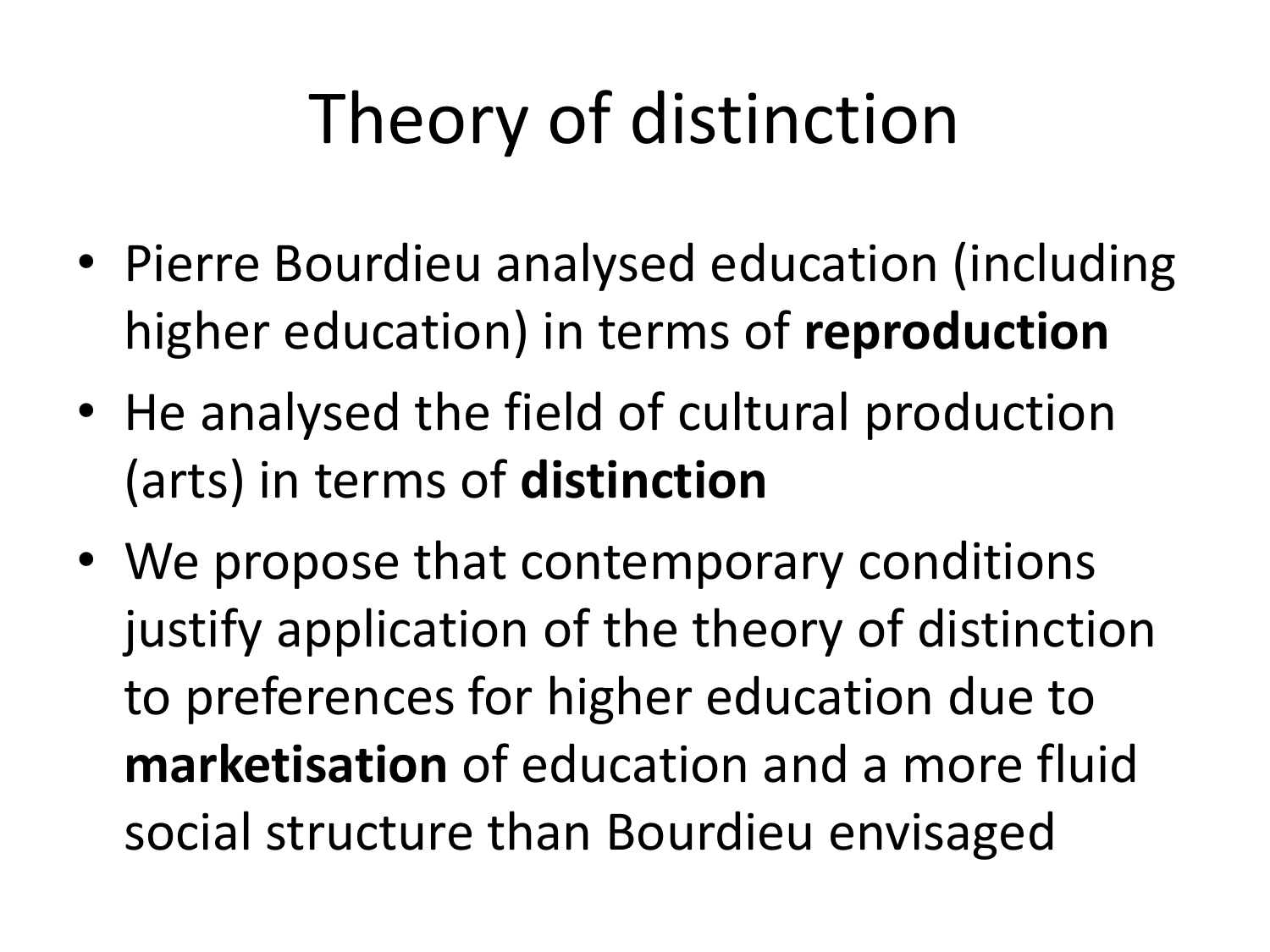# Theory of distinction

- Bourdieu's theory of distinction critiques the idea that judgements of taste are **disinterested, universal and necessary**
- His researches suggested they reflect and reinforce social structure and position; they **reveal interests and aspirations**
- Likewise, we can view preferences for HE in terms of interests and aspirations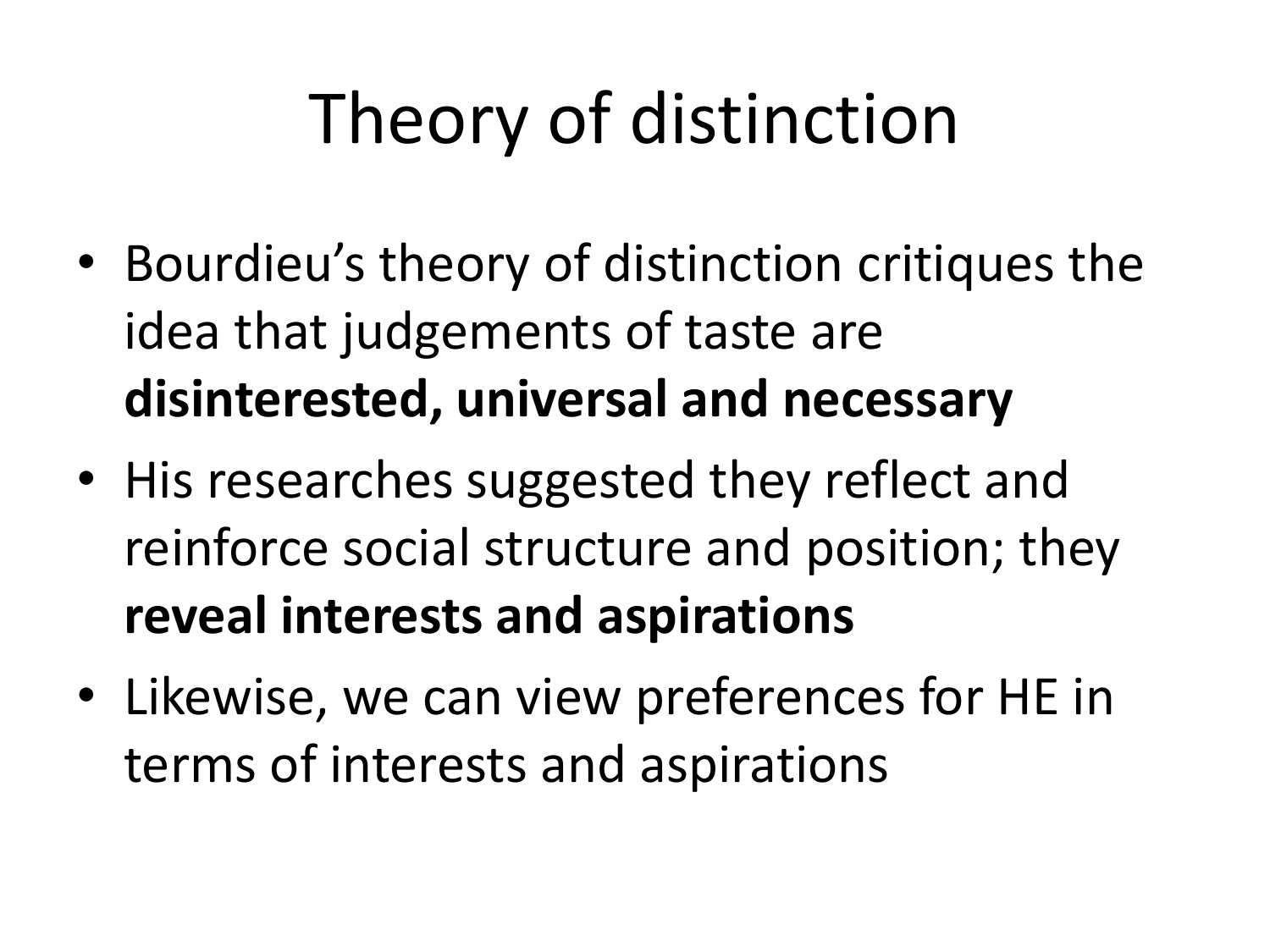# Theory of distinction

- But TAFE providers (and some policy makers, employers, groups, families and students) are **not subscribing to the traditional mode of distinction** operating in higher education
- A separate mode of distinction appears to be emerging such that providers with track records in VET present a distinctive ('tasteful') alternative (rather than accepting relegation to the lower end of the traditional mode of distinction)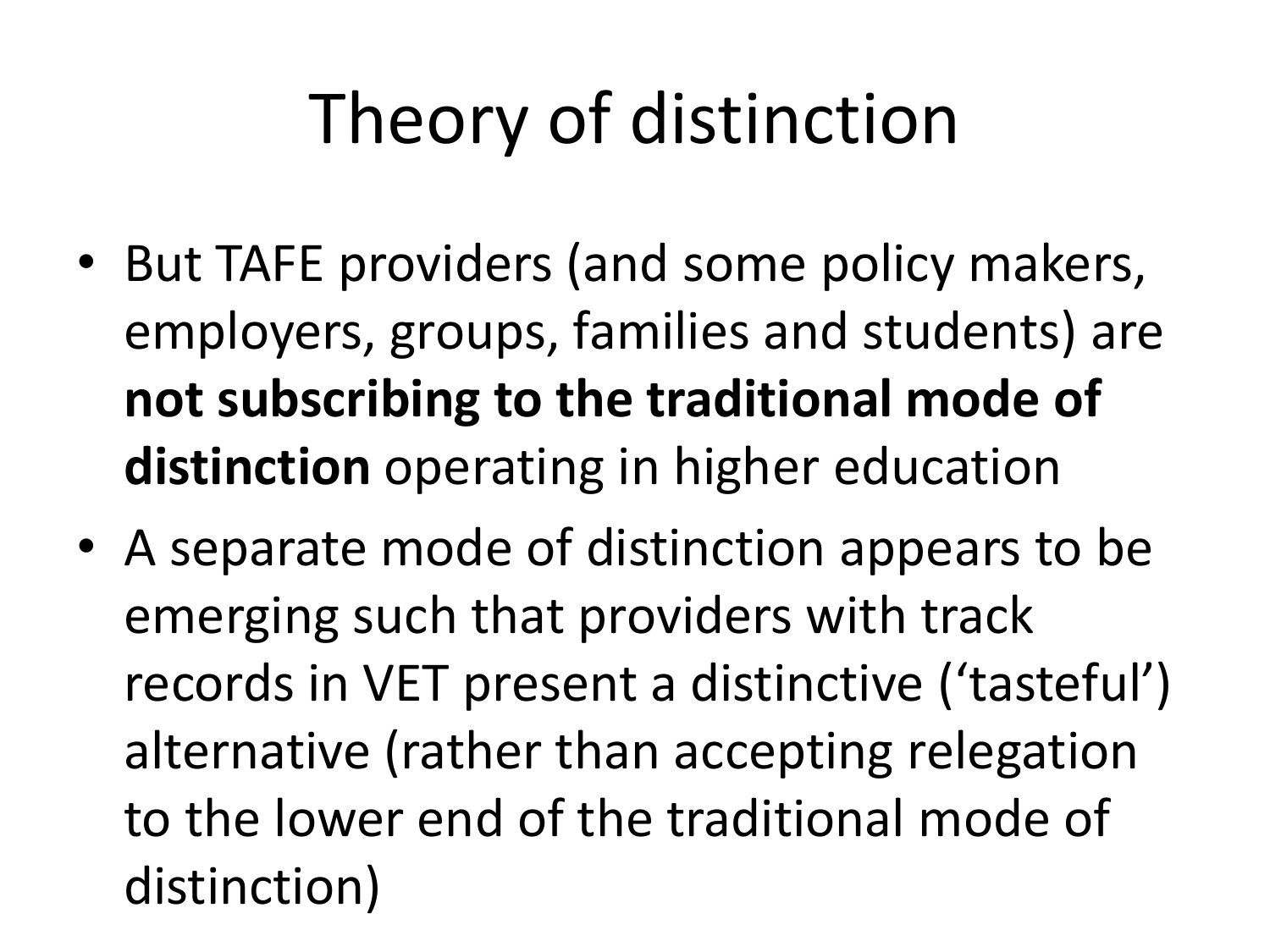### Message systems and codes

- Basil Bernstein's idea of 'message systems' presents a way to analyse new modes of distinction in higher education
- **Curriculum, pedagogy and assessment** are message systems that foster social control
- Bernstein's analysis of message systems distinguishes **classification** and **framing**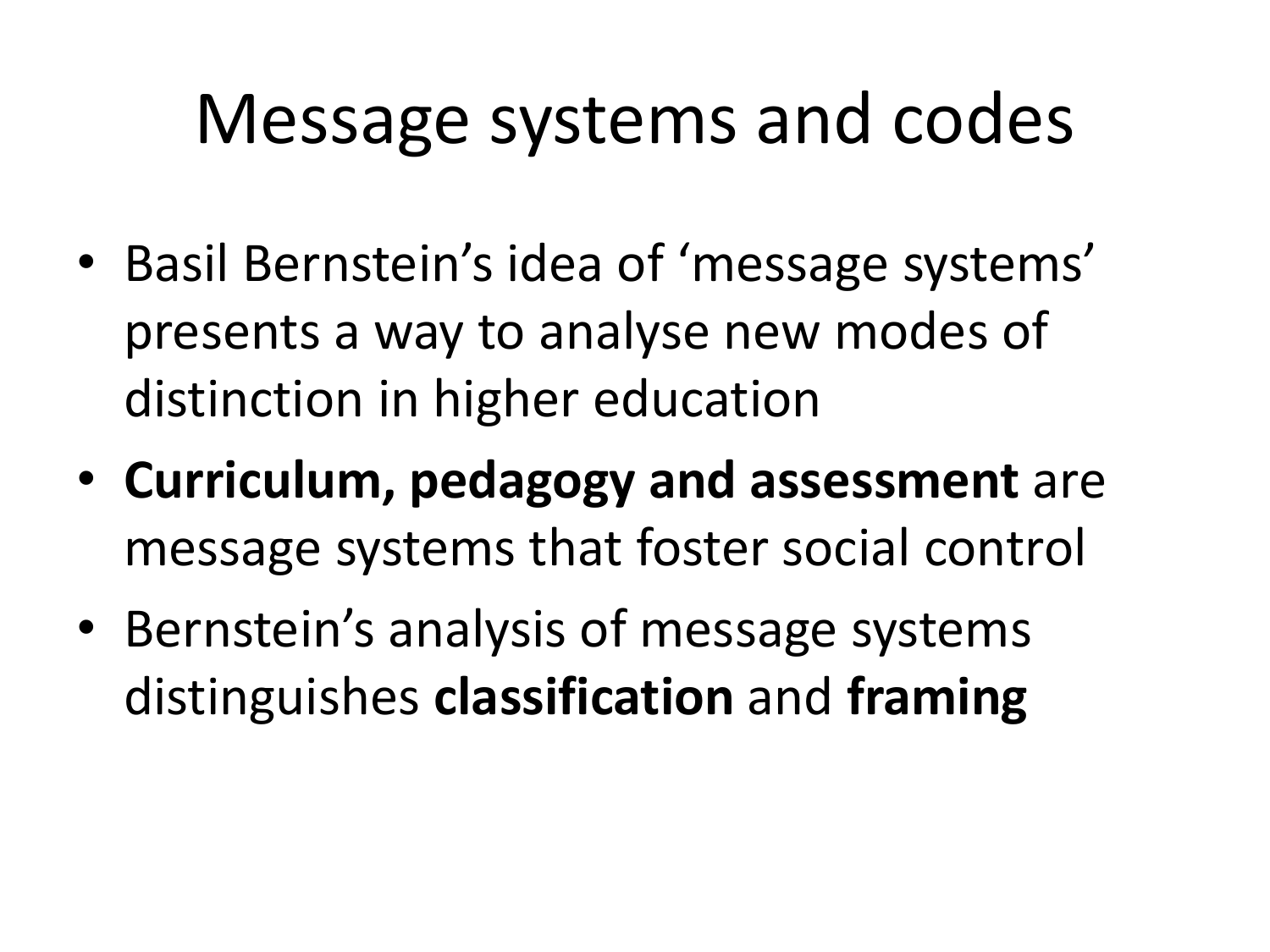### Message systems and codes

• 'Strong' classification and framing transmit a traditional '**educational knowledge code**':

Where knowledge is regulated by collection codes, social order arises out of the hierarchical nature of authority relationships, out of the systematic ordering of differentiated knowledge in time and space, out of an explicit, usually predictable, examining procedure. Order internal to the individual is created through the formation of specific identities. (1975, p. 106)

• Does traditional university higher education transmit the collection code and a corresponding mode of distinction?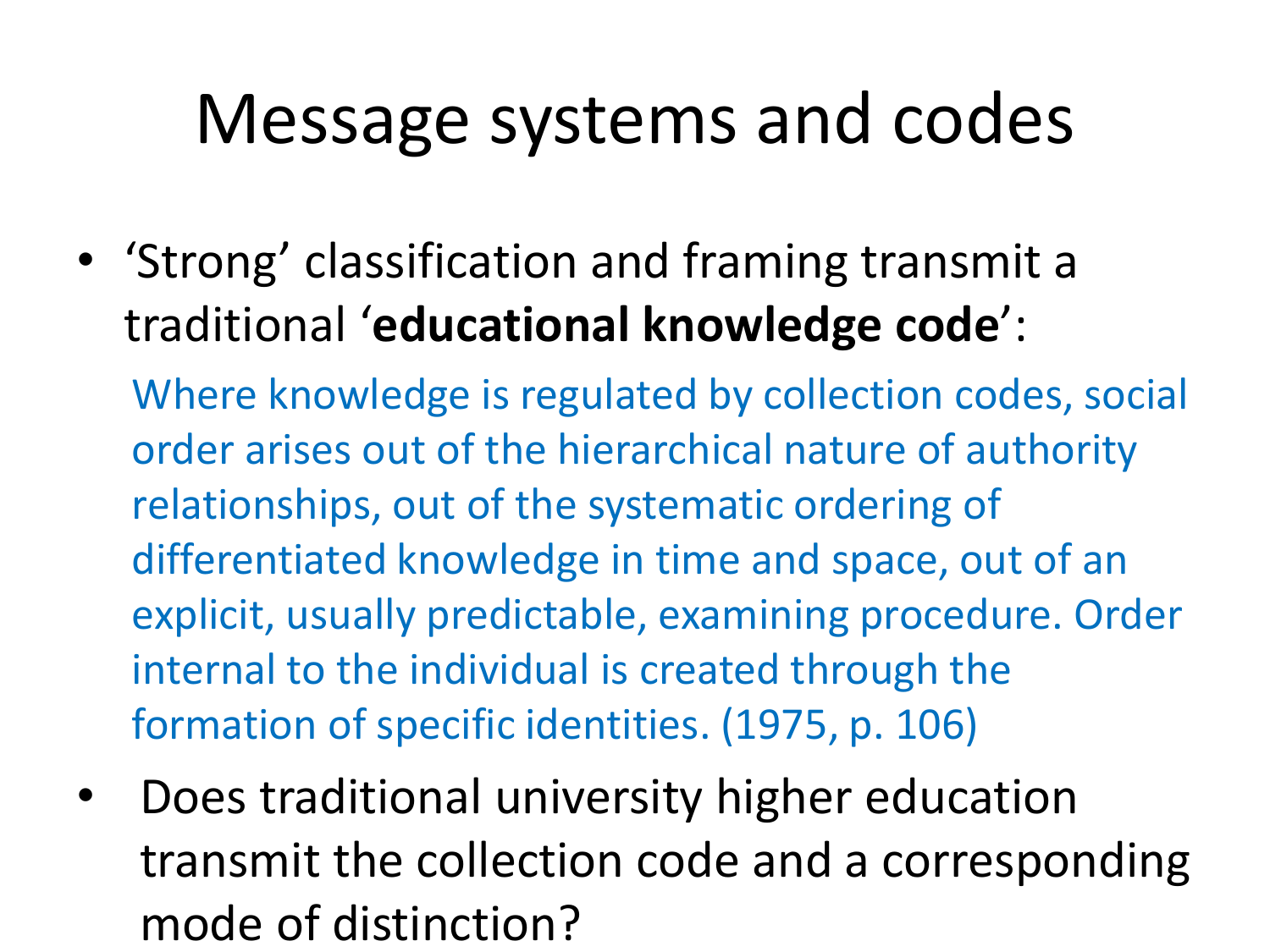### Message systems and codes

- 'Weak' classification and framing transmit a newer '**integration code**'
- Bernstein suggests the integration code responds to:
	- Greater differentiation and integration of previously separate areas of higher knowledge
	- A new concept of skill as more flexible and more fluid with respect to work roles and identities

– Less rigid, more egalitarian social structure

• Does VET provider higher education transmit the integration code and a corresponding mode of distinction?